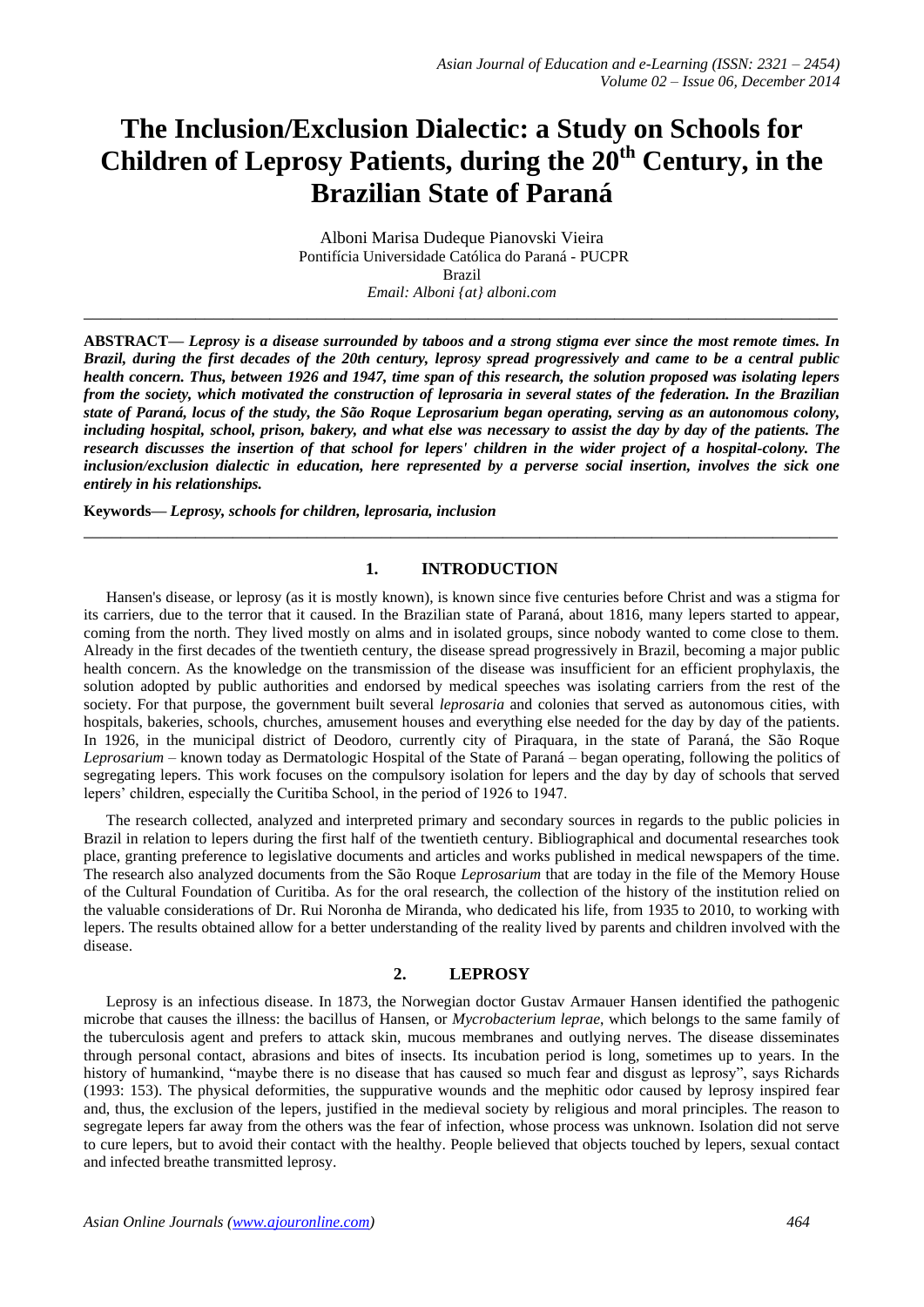The study of marginality, developed by Duby and Geremek (1992: 94), pointed the focus to the plan of mental attitudes and social policies directed to the disease, propitiating the development of studies on group and individual existences, as well as on the representation in particular. Lepers, in that context, began to represent a very specific type of marginal. Marginal par excellence, excluded, which bore the stigma, the danger of carnal contamination. Paradoxically, fear and love for others confuse themselves. The lecture of the Church was that lepers should be treated with compassion, since they were, in a certain sense, favored by God, who allowed them to suffer in this life, like Christ. That stimulated compassion as a form of obtaining salvation. In the Middle Ages, the "leper's case", occurred in France, is illustrative: the leper, for which Jesus would have a special predilection, received alms and donations from those that saw in him the best middleman between man and God. The king of France, knowing that the *leprosaria* were accumulating wealth from those donations, enviously decided to confiscate the goods of lepers. "As it was necessary to justify the conflict, he accused the lepers of organizing an international plot to destroy the world, through the poisoning of wells […]" (Geremeck, 1993: 09).

Based on those reflections, the marginality of lepers in the European Middle Ages was unquestionable. Leprosy is curable today, but it was not up until the middle of the twentieth century. Medical diagnosis was complicated, since the same symptom could indicate several diseases, and several diseases could produce the same symptoms. It was common to demand the use of distinctive clothes and the use of rattle, bell or trumpet, through which lepers should announce their approach, aiming to prevent the danger, since the disease was contagious.

When taking notice of the public health policies effective in Brazil last century, however, the researcher realized that the confinement, used during the Middle Ages as a support to address the leprosy problem, was still in use in the first half of the twentieth century. She became interested, then, in investigating it.

In Brazil, as in other countries of the Americas, there is no record of leprosy among the indigenous. The disease entered Brazil by several points of the coast, brought by the first Portuguese settlers, mainly Azoreans. Later, other European peoples might have collaborated for its spread (Monteiro, 1987; Terra, 1926). After the introduction of the disease in the main centers of the colony, the infection would have accompanied the march of the colonization, according to Maurano (1944). From São Paulo, it would have followed the pioneers to Minas Gerais, Mato Grosso and Goiás, reaching also the Southern states, yet in the eighteenth century (Magalhães, 1882, *apud* Eidt, 2004: 76).

Freshly emancipated from São Paulo, in 1853, the province of Paraná had an economy initially based on the maté<sup>1</sup> and, later, on the extraction of wood. It was incipient when compared to great national centers like Rio de Janeiro and São Paulo, where the coffee economy developed. It emerged, therefore, as one of the less wealthy provinces, with scanty resources for social investments in its territory, occupied dispersedly by Brazilian and European immigrants that migrated looking for better life conditions.

Regarding that purpose, Siqueira says (1980: 02):

In provincial Paraná, the hygiene conditions of the population and the basic sanitation in cities and towns were precarious. Due mainly to the almost complete lack of medical-sanitary and hospital resources for the population, this situation became worse in epidemic periods. In addition, the provincial government could do little or almost nothing, and the solutions that it proposed were not immediate, due to the shortage of financial resources, except when referring to contagious or epidemic diseases. In these cases, by imperial decrees, certain special budgets aimed a fast solution.

They said then, before the almost complete lack of resources needed to install an appropriate and permanent sanitary service, that the province had "good conditions of health" compared to other provinces of the empire. It is certain that that possibility resulted from the great salubrity of its climate and from the dispersion of its communities, which hindered the propagation of several contagious diseases common at the time.

Until the twentieth century, legislative measures to control leprosy in Brazil had been topical, in the states of Rio de Janeiro (1756), Bahia (1787) and Pará (1838). The disease, however, was spreading, while almost no action contained its expansion. According to Maurano (1939), during the I South American Congress of Dermatology and Syphilography of Rio, in 1912, Emílio Ribas highlighted significant needs. He emphasized the importance of compulsory notification and scientifically rigid leprosy treatment, along with "humanitarian isolation" in hospital-colonies that not only sheltered lepers, but also acted prophylactically, adopting measures like moving healthy newly born children away from their sick parents and giving them assistance in schools.

In 1916, in Rio de Janeiro, Adolfo Lutz and others created the Commission of Leprosy Prophylaxis. The period between 1912 and 1920 signals the recognition, by Brazilian authorities, of the concern associated to leprosy.

In 1920, the government created the National Department of Public Health, prioritizing the construction of *leprosaria* in all endemic states. The period of "good airs" in Paraná ends about 1920 as well, with the development of cities and the

 $\mathbf{1}$ <sup>1</sup> Dictionary.com defines it as "a tealike South American beverage made from the dried leaves of an evergreen tree" (http://www.dictionary.com)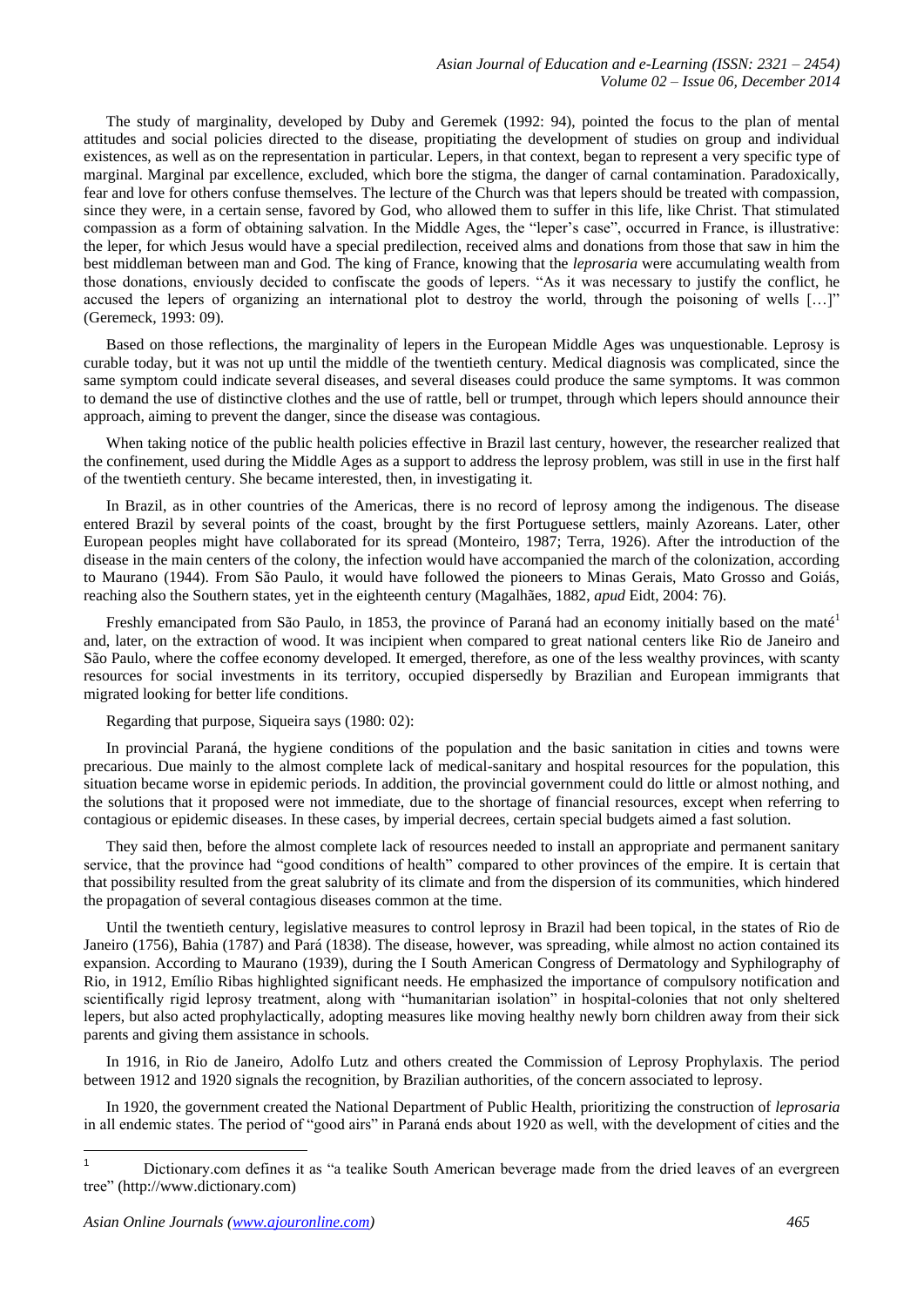emergence (still shy and limited) of the urban working class and liberal professions, occasion in which the governments started to worry about the "social", refraining from addressing only economic interests of oligarchies. Paraná's public health was then able to, in the last five years of the 1920s, accomplish some of its old projects, among which the São Roque *Leprosarium* (for all lepers of the state) and the Isolation Hospital Oswaldo Cruz (for the bearers of acute transmissible diseases).

Inaugurated on October 20, 1926, the São Roque *Leprosarium* was willfully located far from the city of Curitiba to shelter compulsorily all the lepers of the state of Paraná. Model institution at the time in the country, it had the entire basic infrastructure of a small city, from drinkable water supply to radiophonic and cinematographic equipment.

The *Leprosarium* initially accommodated 250 patients and grew progressively to shelter new cases that the Leprosy Prophylaxis Services detected through lepers' registration, which covered the entire state. To illustrate the constant enlargements, the number of patients in the end of the 1950s exceeded a thousand (Fernandes, 1988: 22).

Contracting the disease, however, meant losing freedom and the right to come and go. It also meant punishment by the state under the excuse of treatment, feeding, dwelling and amusement, guaranteed in the São Roque Colony, built for that purpose. In accordance with those provisions, since Paraná already had a model institution, members of the leper's family were obliged to notify the disease. The notification was also mandatory for state authorities with such attributions, and for managers of hotels or any collective dwellings (which should communicate the existence of suspicious bearers to the sanitary service, under penalty of fine).

According to article one of Ordinance 1.194, of October 09, 1926, isolation in the São Roque *Leprosarium* (located in the municipal district of Deodoro) was mandatory for all lepers in Paraná, since this was the only way to avoid the spread of the disease and to extinguish it.

Home isolation was exceptional, affordable only by the wealthy who, by chance, had contracted the disease. Violating the conditions set for home isolation resulted in fine from 500\$000 to 1:000\$000 imposed by the doctor (article three), situation that came to reinforce the affordability only by the rich. Under a certain view, therefore, Paraná's state norm proved more drastic and contusing than the real medieval dictates: the privilege of home isolation consolidated the difference of treatment in function of economic power.

Surprisingly, the duty of notifying leprosy for isolation was extensive to the members of the leper's family, with the possibility of granting home isolation to the spouse not infected by the disease (article nine). The stigma related to leprosy reached not only lepers, but also relatives and people that had some proximity with them. Smaller children with no signs of the disease at the time of their parents' isolation, as well as those born in the *leprosarium*, would be directed immediately to special institutions maintained by the state, which would be in charge of their maintenance, education and professional teaching (article eleven). Moreover, the number of lepers in the state was significant, while the chance of hospital discharge was almost null. Thus, the São Roque Colony grew constantly.

In the beginning of the twentieth century, the only available medicine for treating leprosy was chalmugra oil, an oily substance for subcutaneous inoculation in lepromatous wounds. Multiple wounds demanded multiple inoculations, in an extremely painful treatment that nevertheless did not change the course of the disease. The mortality in the *leprosarium* was thus high, with about 62 deaths per year, according to Dr. Rui Noronha de Miranda, who served as Director of the São Roque Colony in the period. The doctor adds that the compulsory isolation of lepers ended, despite much resistance from part of the society, only when the treatment started to use sulfones, a medicine that did not treat leprosy but prevented the infection of others.

# **3. SCHOOL LIFE IN THE SÃO ROQUE COLONY**

Discipline in the São Roque Colony could be considered good. Nacli (1959: 16) describes that patients lived in an organized community, with social life, amusement, instruction and work (labor therapy), receiving small wages that would, many times, help the maintenance of them and their spouses. Far from their family, relatives, friends and social relationships, lepers tried to adapt to the new environment, living a new existence, creating new bonds, new objectives, without, however, erasing the feelings and ties of their previous life. Nonetheless, the freedom expected in function of the treatment was their supreme objective.

Yet, lepers were in a permanent state of deep sorrow, overwhelmed by moral and affectionate complexes. Not rarely lepers escaped from the colony for missing their loved ones or for being concerned with the poverty in which their families were, headed by a leper.

Lepers worked performing activities of maintenance of the premises of the colony, which was economically interesting for the government. Besides that, their occupation prevented thoughts about escaping.

The sanitary services law prescribed that lepers who had small children, when discharged, should live separate from them. This determination was hardly accepted. Most people preferred to let children under the care of relatives, usually paternal or maternal grandparents, who declared in writing to the Leprosy Prophylaxis Division the place where they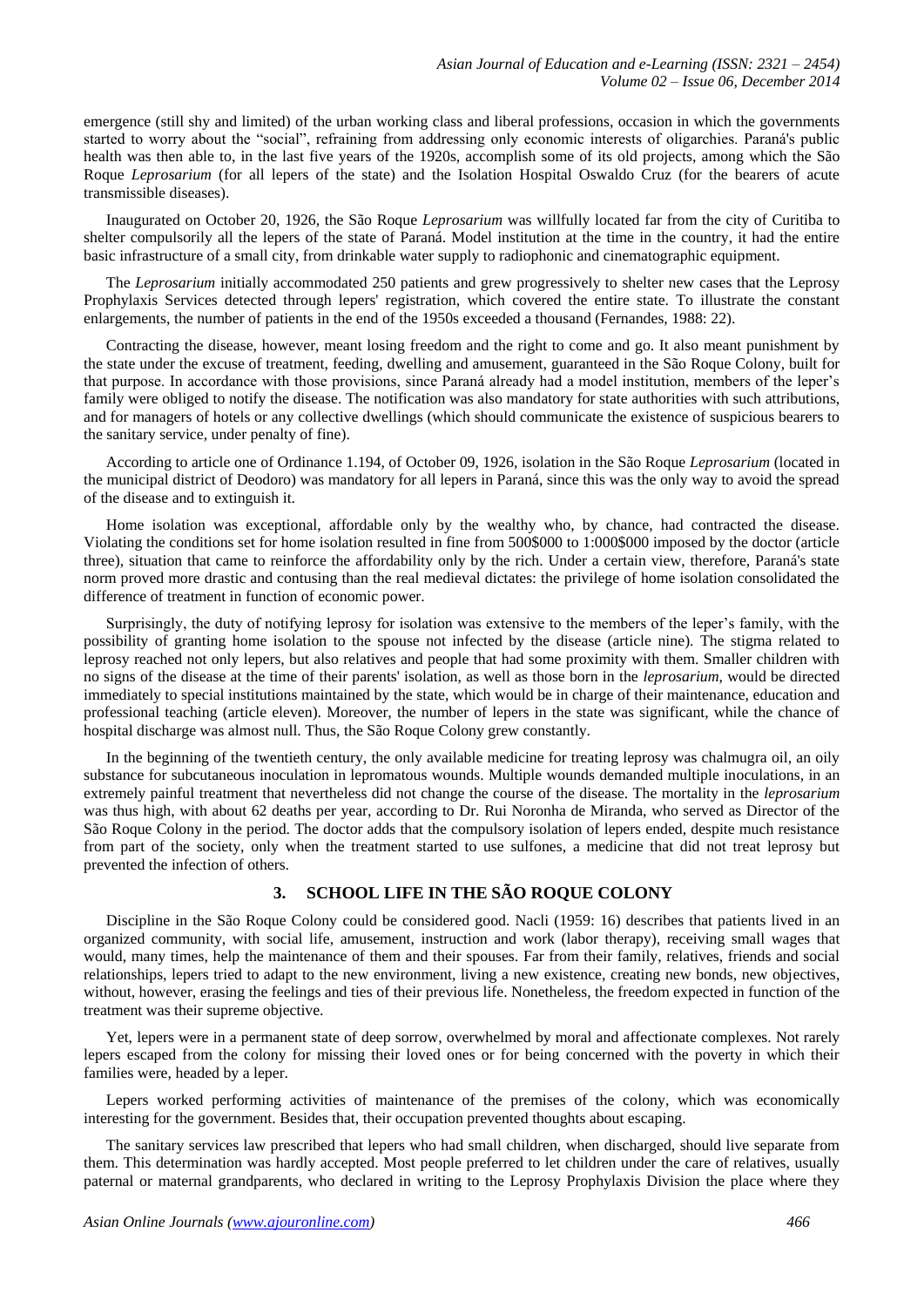would live with the children, also committing to keep them far from the parent at issue until the sanitary surveillance services informed that they could live together.

According to the General Regulation of the Public Health Service of the State of Paraná, published on July 04, 1930, lepers' children and children that lived with lepers could only attend schools under rigorous surveillance and provided that they demonstrated, in repeated tests, absence of germs (article 347). These children underwent testing at least five times a year and any suspicious symptom resulted in removal (sole paragraph).

Interviewed by the researcher, Dr. Rui Noronha de Miranda, doctor who is devoted to working with lepers, emphasized that, in the period under study, there was a so-called leprosy prophylactic tripod: *leprosarium*, school and dispensary. The *leprosarium* served to contagious patients, whose hospitalization was mandatory; the school served to contagious ones' children, separated from their parents because of the hospitalization, and the dispensary served to control communicators and benign cases of leprosy. He mentioned that that tripod originated in a movement led by the Director of the National Service of Leprosy, Dr. Ernani Agrícola, in the technical and medical parts, and by Eunice Weaver, from the Society of Protection to Lazars, in the sense that schools for children of the contagious ones should be built in all states of Brazil.

Following that campaign, relying also on the support of the Getúlio Vargas' government, they introduced the Curitiba School, in the neighborhood of Higienópolis. It has assisted up to 100+ minors, boys and girls, who stayed there isolated from their parents, while these received treatment in the São Roque Colony, in Piraquara. Taking a large area in the neighborhood, the school received children since their very first hours of life, taking care of them until their parents were cured and discharged from the Sanatorium, or until they turned 18 years of age, if their parents were not sick, but poor. Children were sent to the school by the Leprosy Prophylaxis Division, accompanied by guides, and by the São Roque Sanatorium-Colony, with an official letter. Before joining the other children, newcomers went by the Observation Pavilion, where they stayed for a certain time under rigorous observation, concerning the manifestation of any contagious disease, including leprosy. Once confirmed that they were not sick, these children began to live together with the other children, in the pavilion that constituted the school properly.

The Curitiba School kept Kindergarten, elementary school and courses to teach several occupations, with shoe store, mattress factory etc. Boys also worked in farming and in animal breeding. Girls, in addition to elementary school, learned to sew, receiving a certificate once they finished the course. They aided in all house cleaning and children day care services.

The state of Paraná granted the school a subsidy to feed the children. A doctor and a dentist visited the place twice a week. The children lodged in three masculine and two feminine bedrooms. Housekeeping was done by seven employees, aided by children aged enough to help. However, financial difficulties were always present in the maintenance of the institution.

Mandatory separation of the lepers from their families was disastrous, depriving the adult from affection and reflecting in the children's education. Some defended temporary separation, proposing that the government and the Society of Protection to Lazars and Defense against Leprosy protected the children, returning them to their parents only when the danger of infection vanished.

Sanitary authorities, guided by prejudice, lack of knowledge and fear of leprosy spread in society, took on extreme stances, reflected in norms that resulted in the segregation and social isolation of lepers, as well as exclusion of their children and family.

In 1956, in Rome, the global scientific community proclaimed the abolition of mandatory internment of lepers, consolidating the cure of leprosy through ambulatorial treatment based on antibiotics. The school started to lose its original purpose, by assisting other children and adolescents not related to lepers. The place in which lepers previously found despair, suffering, isolation and abandonment changed.

The governmental authorities rethought public health matters, and the São Roque *Leprosarium* started to shelter former sick ones, those without family or other social bonds. The sick body, "absent from history and, nonetheless, one of its places" (Le Goff and Nora, 1995: 142), began to take its place in history.

## **4. FINAL CONSIDERATIONS**

In Brazil, during the first half of the 20th century, being a leper meant losing freedom and the right to come and go. It also meant punishment by the state under the excuse of treatment, feeding, dwelling and amusement. In the Brazilian state of Paraná, this care for lepers, from 1926 on, was backed by the construction of the São Roque *Leprosarium*, which demonstrated a new attitude in regards to public health in the state. The President of the State, Caetano Munhoz da Rocha, had signed decrees that guaranteed compulsory isolation of lepers as well as mandatory leprosy notification to everyone who had contact with lepers: family members, state authorities, as well as other professionals with such attributions. Thus, the healthy no longer took chances of getting the disease.